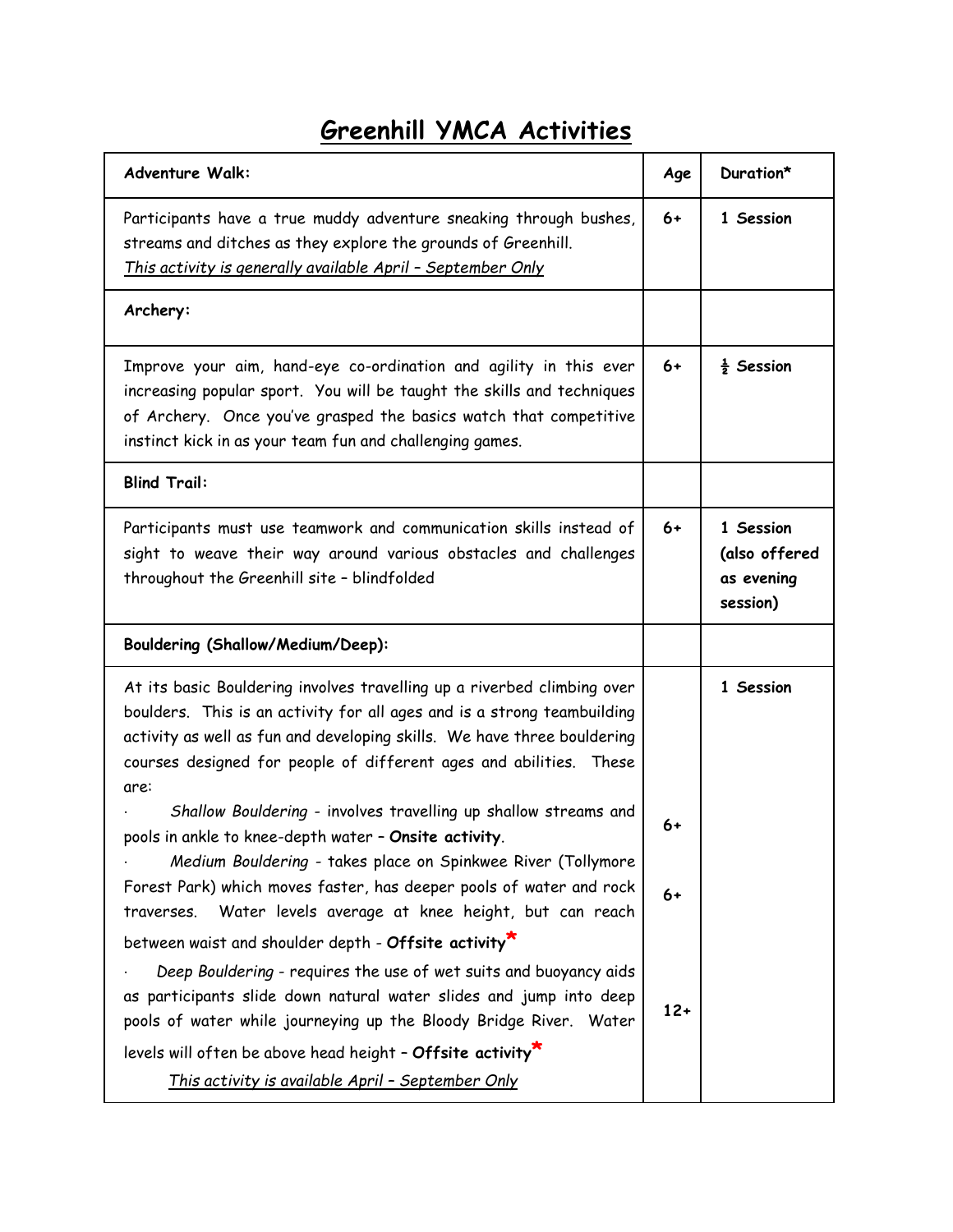| Canoeing:                                                                                                                                                                                                                                                                                                                                                                                                     |      |                        |
|---------------------------------------------------------------------------------------------------------------------------------------------------------------------------------------------------------------------------------------------------------------------------------------------------------------------------------------------------------------------------------------------------------------|------|------------------------|
| Participants are introduced to basic canoe strokes through games and<br>activities while paddling either single or catamaran-style canoes at<br>Castlewellan Lake.<br>Canoe expeditions (extended or all-day only) and B.C.U. Star<br>trainings and assessments can also be booked in advance.<br>Offsite Activity                                                                                            | $6+$ | 1 Session              |
| Climbing/Abseiling (Tower):                                                                                                                                                                                                                                                                                                                                                                                   | Age  | Duration*              |
| Whether you are a beginner or an experienced climber our Climbing<br>Tower and Wall will provide a real challenge. We have a variety of<br>climbing facilities which are both indoor and out.                                                                                                                                                                                                                 | $6+$ | 1 Session              |
| Forest Walk:                                                                                                                                                                                                                                                                                                                                                                                                  |      |                        |
| Guided by one of our experienced instructors, Groups follow forest<br>trails in the lower hills of the Mourne Mountains. With numerous<br>trails this activity can offer everything to everyone. Whether you're<br>a young person or adult looking for a gentle stroll or a more active<br>hike this activity has it all. For added measure there is also the<br>stunning views of Newcastle and Dundrum Bay. | $6+$ | 1 Session<br>(Evening) |
| Games, Mini Olympics and Parachute Games:                                                                                                                                                                                                                                                                                                                                                                     |      |                        |
| Games & Mini Olympics: Games and Mini Olympics takes place on the<br>football pitch on-site and provides the group a number of activities to<br>get through in a specific time limit. The smaller groups have to<br>compete against each other in order to find out the overall                                                                                                                               | 6+   | 1 Session              |
| champions.<br>Parachute Games: With a similar team building focus to Initiatives, a<br>involves<br>of<br>Parachute<br>Games<br>session<br>cooperation,<br>trust,                                                                                                                                                                                                                                              | $6+$ | $\frac{1}{2}$ Session  |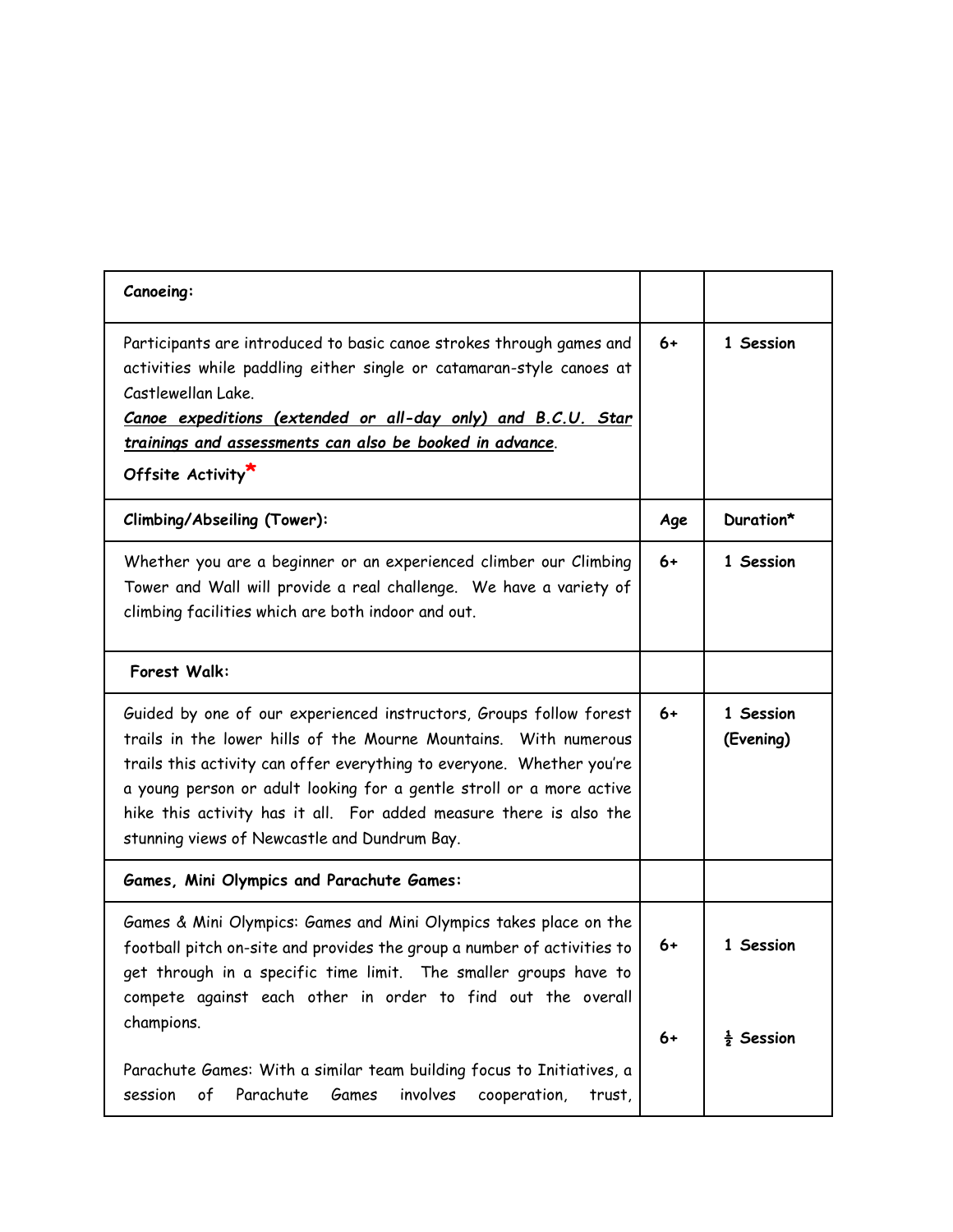| communication and fun!                                                                                                                                                                                                                                                                                                                                                                                                                                                                                                                                                                                                                                                                                                                                                                                                                                                                                                                                         |                                  |                                                                                                  |
|----------------------------------------------------------------------------------------------------------------------------------------------------------------------------------------------------------------------------------------------------------------------------------------------------------------------------------------------------------------------------------------------------------------------------------------------------------------------------------------------------------------------------------------------------------------------------------------------------------------------------------------------------------------------------------------------------------------------------------------------------------------------------------------------------------------------------------------------------------------------------------------------------------------------------------------------------------------|----------------------------------|--------------------------------------------------------------------------------------------------|
| High Initiatives (Tower):                                                                                                                                                                                                                                                                                                                                                                                                                                                                                                                                                                                                                                                                                                                                                                                                                                                                                                                                      |                                  |                                                                                                  |
| The Gladiator Challenge - Have you got the nerve to take on our<br>challenging course of poles, nets and tyres and find out just how<br>much stamina you've got? Our qualified instructors will be there to<br>guide you every step of the way<br>Leap of Faith - Either singly or as a team of two - climb to the<br>top of the wobbly pole to stand on the (very small) platform on top.<br>Once there, take a leap of faith to grab the trapeze bar before<br>swinging and being lowered to the ground.<br>High all Aboard - As a team of two, three or four - climb the<br>wobbly pole to stand on the 'bird-table' on top. It doesn't stop there<br>though. Once on top, hold hands and lean back to the full extent of<br>your arms, then let go!<br>Crate Stacking - As a team of two or three, build a tower of<br>crates as high as you can. As usual, there's a twist to the tale - you'll<br>be constructing from a platform and will rise with it. | $12+$<br>$12+$<br>$12+$<br>$12+$ | $\frac{1}{2}$ Session<br>$\frac{1}{2}$ Session<br>$\frac{1}{2}$ Session<br>$\frac{1}{2}$ Session |
| Initiatives, Pioneering and Greenhill Challenge:                                                                                                                                                                                                                                                                                                                                                                                                                                                                                                                                                                                                                                                                                                                                                                                                                                                                                                               | Age                              | Duration*                                                                                        |
| Initiatives: This activity is recommended for groups focussed on<br>team building. Participants learn cooperative skills by engaging in<br>mental and physical games designed to build trust, self-esteem and<br>individual and group skills.<br>Pioneering: A fantastic team building activity. Groups are given a<br>variety of materials and under supervision construct a bridge to get<br>the whole team across an obstacle.<br>Greenhill Challenge: The Greenhill Challenge combines Pioneering and<br>elements of Initiatives. Group members form teams and compete<br>against each other in a series of tasks, earning points not only for<br>succeeding but also for demonstrating skills such as teamwork and<br>communication. Ideal for groups with numbers exceeding 20.<br>Laser Tag:                                                                                                                                                            | $6+$<br>$12+$                    | $\frac{1}{2}$ Session<br>$\frac{1}{2}$ Session                                                   |
|                                                                                                                                                                                                                                                                                                                                                                                                                                                                                                                                                                                                                                                                                                                                                                                                                                                                                                                                                                |                                  |                                                                                                  |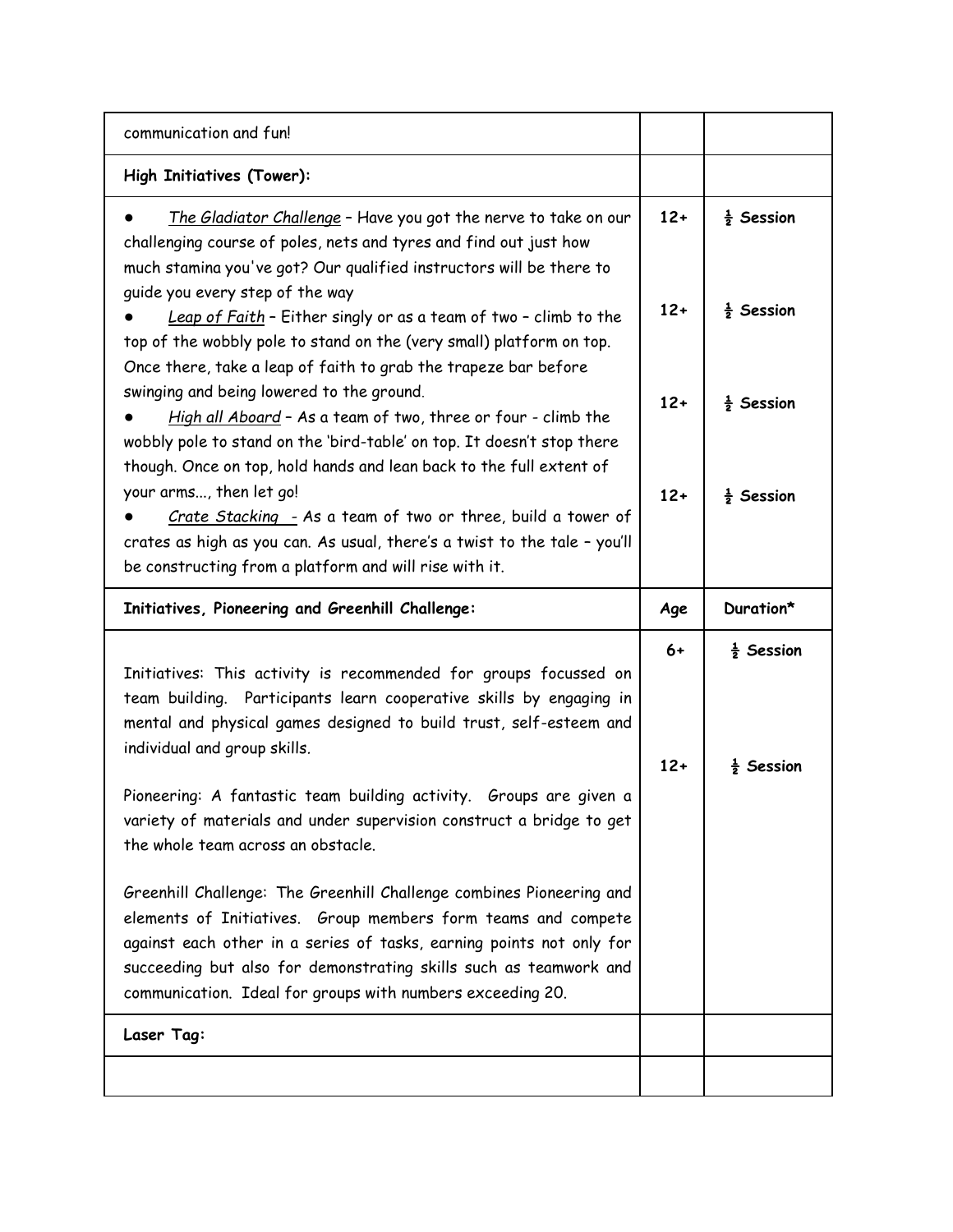| Set in our woodlands, participants will need to work in teams to beat<br>the opposition when playing a variety of fun games using our state-of-<br>the-art laser equipment.<br>It is similar to paint balling but without the paint (or pain!)                                                                                                                                                                                                                   | $6+$  | 1 session                                                      |
|------------------------------------------------------------------------------------------------------------------------------------------------------------------------------------------------------------------------------------------------------------------------------------------------------------------------------------------------------------------------------------------------------------------------------------------------------------------|-------|----------------------------------------------------------------|
| <b>Mountain Walk:</b>                                                                                                                                                                                                                                                                                                                                                                                                                                            | Age   | Duration*                                                      |
| Explore the beauty and history of the surrounding Mourne Mountains<br>through a daylong walk into areas such as Devil's Coach Road, The<br>Brandy Pad, The Mourne Wall, Silent Valley, Ben Crom Reservoir and<br>Slieve Donard, Northern Ireland' s highest peak. Difficulty is<br>adjusted to suit the needs of individual groups. The Duke of<br>Edinburgh's Award training and residential experiences can also be<br>booked in advance.<br>Offsite Activity* | $6+$  | 2 Sessions                                                     |
| Orienteering:                                                                                                                                                                                                                                                                                                                                                                                                                                                    |       |                                                                |
| Onsite: - Learn the skill of reading a map and finding your way<br>around Greenhill's New Orienteering Courses. We have 3 new courses<br>to suit all abilities and we have also a set of electronic controls which<br>can be used - they are proving to be very popular this year!<br>Offsite <sup>*</sup> - Orienteering is also offered at Castlewellan Lake or<br>Tollymore Forest but is more suited to older age groups with previous<br>experience.        | $6+$  | 1 Session<br>also offered<br>as a half<br>session<br>1 Session |
| Outdoor Cooking:                                                                                                                                                                                                                                                                                                                                                                                                                                                 |       |                                                                |
| Groups split in half and are given different responsibilities - one team<br>collects firewood and builds a fire while the other group prepare<br>bread, baked apples and chocolate bananas to cook over the flames.<br>Ideally suited to evenings.                                                                                                                                                                                                               | 6+    | 1 Session                                                      |
| <b>Raft Building:</b>                                                                                                                                                                                                                                                                                                                                                                                                                                            |       |                                                                |
| Participants work in teams to construct rafts using ropes, barrels and<br>logs, then race each other across Castlewellan Lake.<br>This activity is available April - September Only and is an Offsite Activity                                                                                                                                                                                                                                                   | $12+$ | 1 Session                                                      |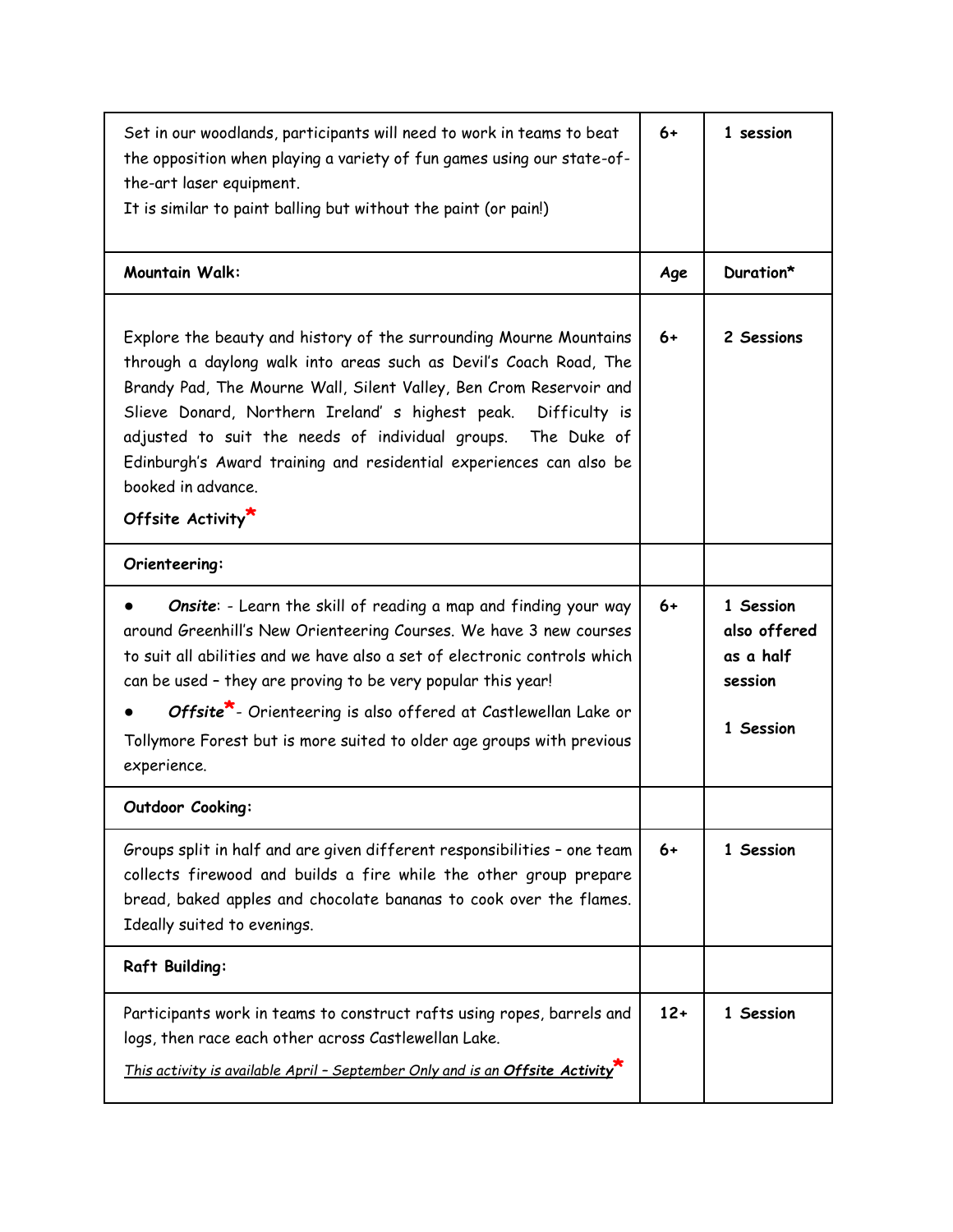| <b>Scavenger Hunt:</b>                                                                                                                                                                                                                                                                                                            |       |                                                   |
|-----------------------------------------------------------------------------------------------------------------------------------------------------------------------------------------------------------------------------------------------------------------------------------------------------------------------------------|-------|---------------------------------------------------|
| Groups work in pairs or teams to race around the centre, finding<br>various items and pieces of information.                                                                                                                                                                                                                      | $6+$  | 1 Session                                         |
| <b>Search and Evacuation:</b>                                                                                                                                                                                                                                                                                                     | Age   | Duration*                                         |
| Participants role-play an emergency rescue situation in the nearby<br>"wilderness". Teamwork, communication and basic navigation and first aid<br>techniques are utilised to recover and evacuate a "casualty". Emphasis is<br>placed on the importance of a positive mental attitude and a team effort<br>when solving problems. | $12+$ | 1 Session                                         |
|                                                                                                                                                                                                                                                                                                                                   |       |                                                   |
| Team Ropes Challenge:                                                                                                                                                                                                                                                                                                             | Age   | Duration*                                         |
| If you're looking for that Team Challenge experience then try our Hexagon<br>Course. This adventurous activity is suitable for all ages. You and your team<br>will progress through our course, working together to problem solve, taking<br>risks, developing leadership and communication skills.                               | $12+$ | 1 Session<br>also offered<br>as a half<br>session |
| Zipline:                                                                                                                                                                                                                                                                                                                          |       |                                                   |

# **Key:**

#### **Duration\*:**

Sessions are split into morning, afternoon and evening.

1 session can be covered by  $2x\frac{1}{2}$  sessions e.g. Archery and Orienteering

2 sessions runs over the complete day

#### **Onsite/Offsite Sessions:**

There will be an extra charge for our offsite sessions. E.g. Canoeing at Castlewellan Lake.

**\***As part of our Duty to Care policy your leaders must be available to attend off-site activities